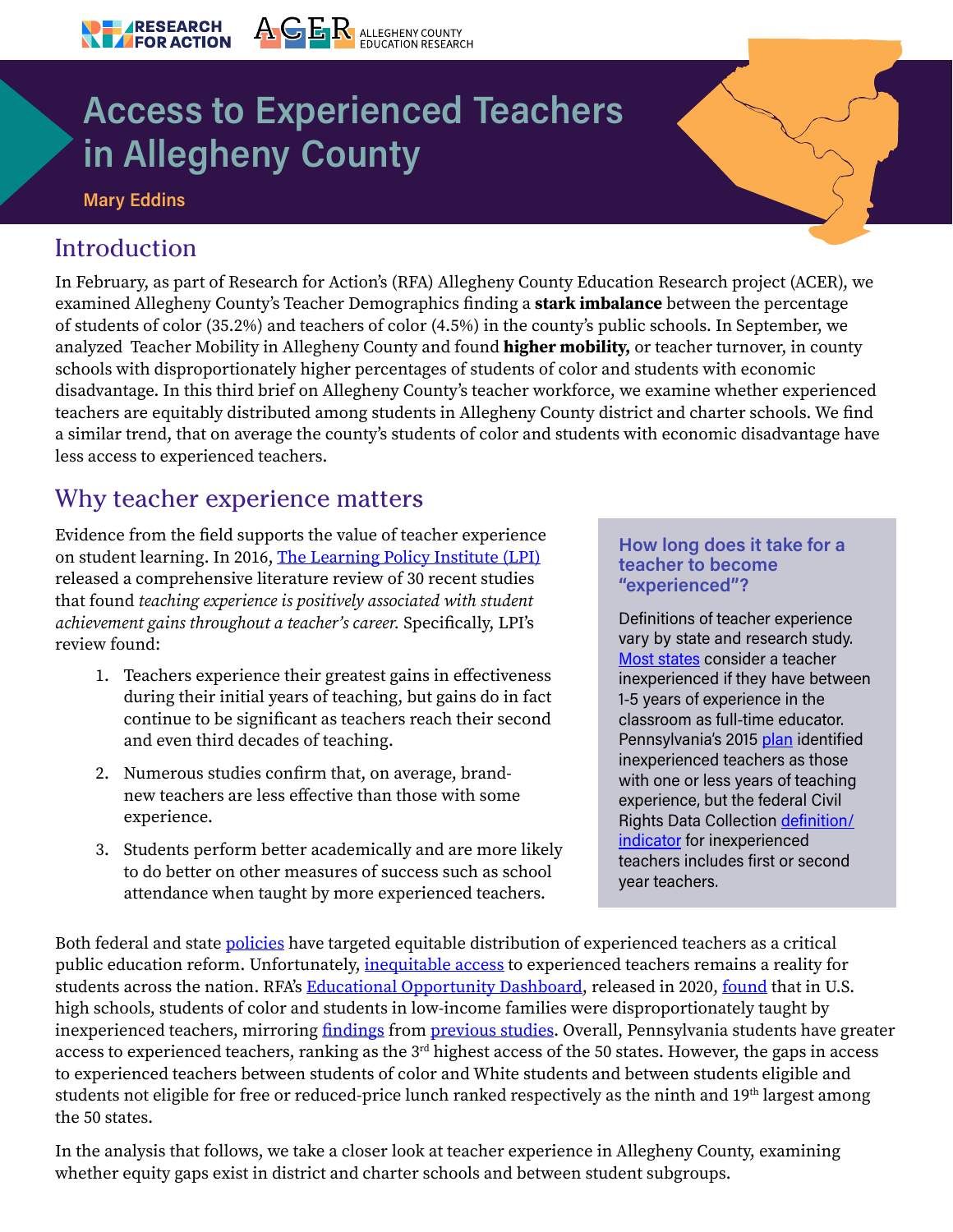### Teacher experience in Allegheny County

RFA measured teacher experience using the [PDE staffing data](https://www.education.pa.gov/DataAndReporting/ProfSupPers/Pages/ProfPersIndStaff.aspx) variable "Years in PA Public Education" and created tenure bands to compare the proportion of district and charter school teachers in the county and state with different levels of experience.



Figure 1. Teacher experience by school type in 2019-20: Allegheny County vs. Pennsylvania.

As shown in Figure 1:

- Allegheny County public school teachers have **slightly more** average years of experience in PA public education (15) than teachers across the state of PA (14.4). The same trend is found within just district schools.
- The trend is reversed in charter schools, as Allegheny County charter school teachers have **fewer** average years of experience (6.5) compared to charter school teachers statewide (8.1).
- In both the county and the state, students attending charter schools have **less access** to experienced teachers than students in district schools. Allegheny County district school teachers average over twice the years of experience compared to charter school teachers. And, while only 13% of district teachers had five or less years of average experience, over half (55%) of charter schools teachers had five or less years of experience (see Appendix A1). These findings are consistent with the "charter effect" identified by **PublicSource** in 2017, that Allegheny County's charter schools on average employ less experienced professionals than district-operated public schools.
- The state, county, and sector averages mask a **wide range** of average teacher experience among Allegheny County schools, with some schools averaging only four years of teacher experience and others as high 21 years. An excel file providing average teaching experience for all schools in the county is available for download [here](http://researchforaction.org/experience).

In Figure 2, to better understand gaps in student access to experienced teachers, we examine teacher experience in the county's district and charter schools by comparing quartiles of schools by percentages of students with economic disadvantage and students of color.

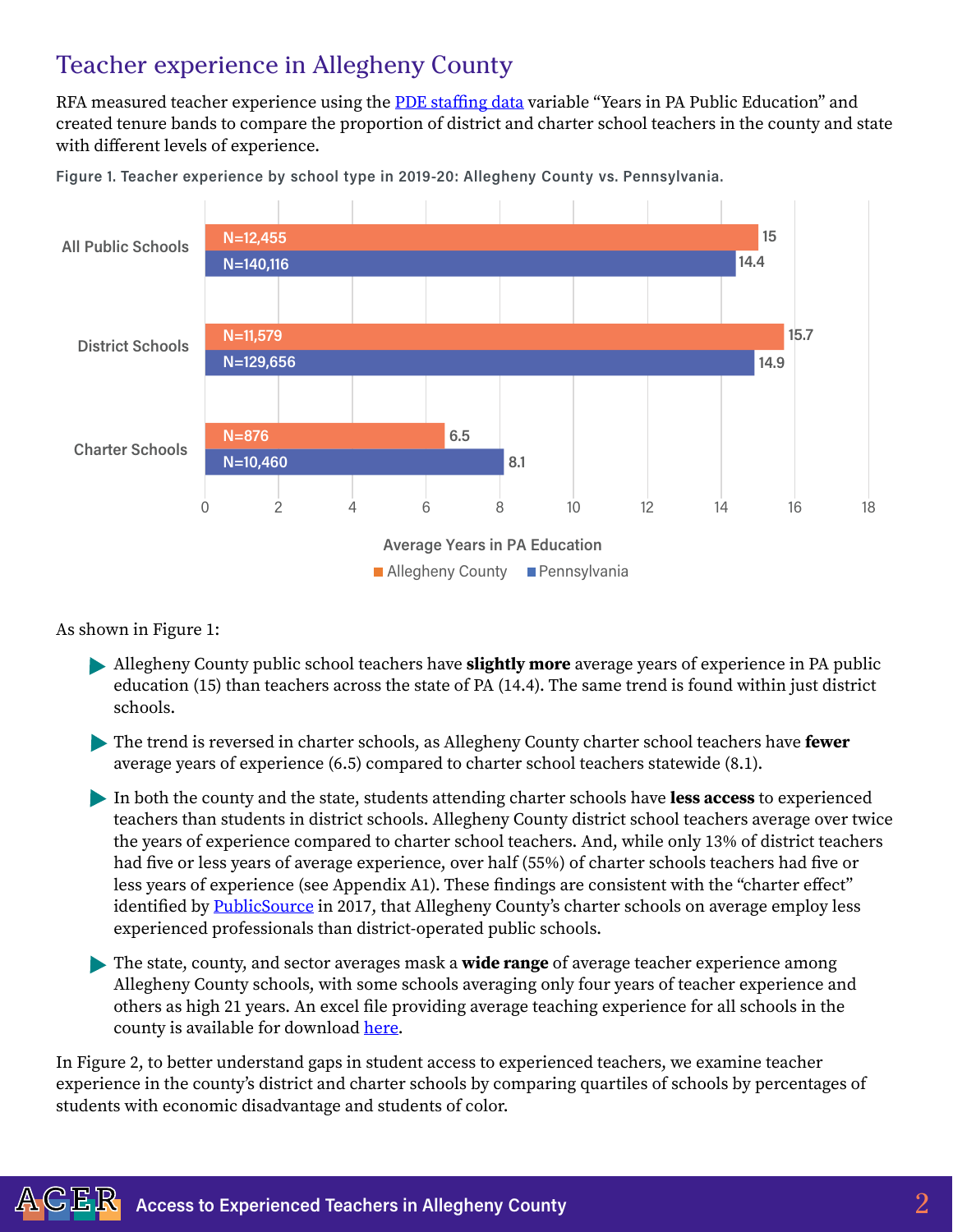

Figure 2. Teacher experience in all Allegheny County public schools by student characteristics in 2019-20.

*Note: There is considerable overlap in the quartiles of students of color and students with economic disadvantage, with 154 schools (57%) falling in the same quartile for both measures. The greatest overlap is in quartile 4, where 56 schools fall into the 4th quartile of both measures.*

On average, in 2019-20 teachers working in schools serving higher percentages of students of color and students with economic disadvantage had **less years of experience**.

- A **similar trend** is observed when restricting the sample to only schools in Pittsburgh Public Schools (See Appendix A2).
- In 2019-20, schools serving higher percentages of students of color and students with economic disadvantage (quartiles 3 and 4 combined) employed a **greater share** (over 60%) of the county's teachers with five or fewer years of experience (See Appendix A3-4).

#### Conclusion

Parallel to the nation and state, we found experienced teachers are not evenly distributed across Allegheny County schools. Instead, charter schools, schools with higher percentages of students of color, and schools with higher percentages of students with economic disadvantage are all more heavily staffed by teachers with less experience on average. These trends, along with the lack of [teacher diversity](https://www.researchforaction.org/research-resources/k-12/faq-allegheny-county-teachers-of-color/) and disparities in teacher [mobility](https://www.researchforaction.org/research-resources/k-12/teacher-mobility-in-allegheny-county-2014-15-through-2019-20/) discussed in previous ACER briefs, should be considered by district and charter school leadership when making staffing decisions and crafting policies to recruit and retain educators. These findings can also guide policymakers working to eradicate teacher equity gaps in Allegheny County and across the state.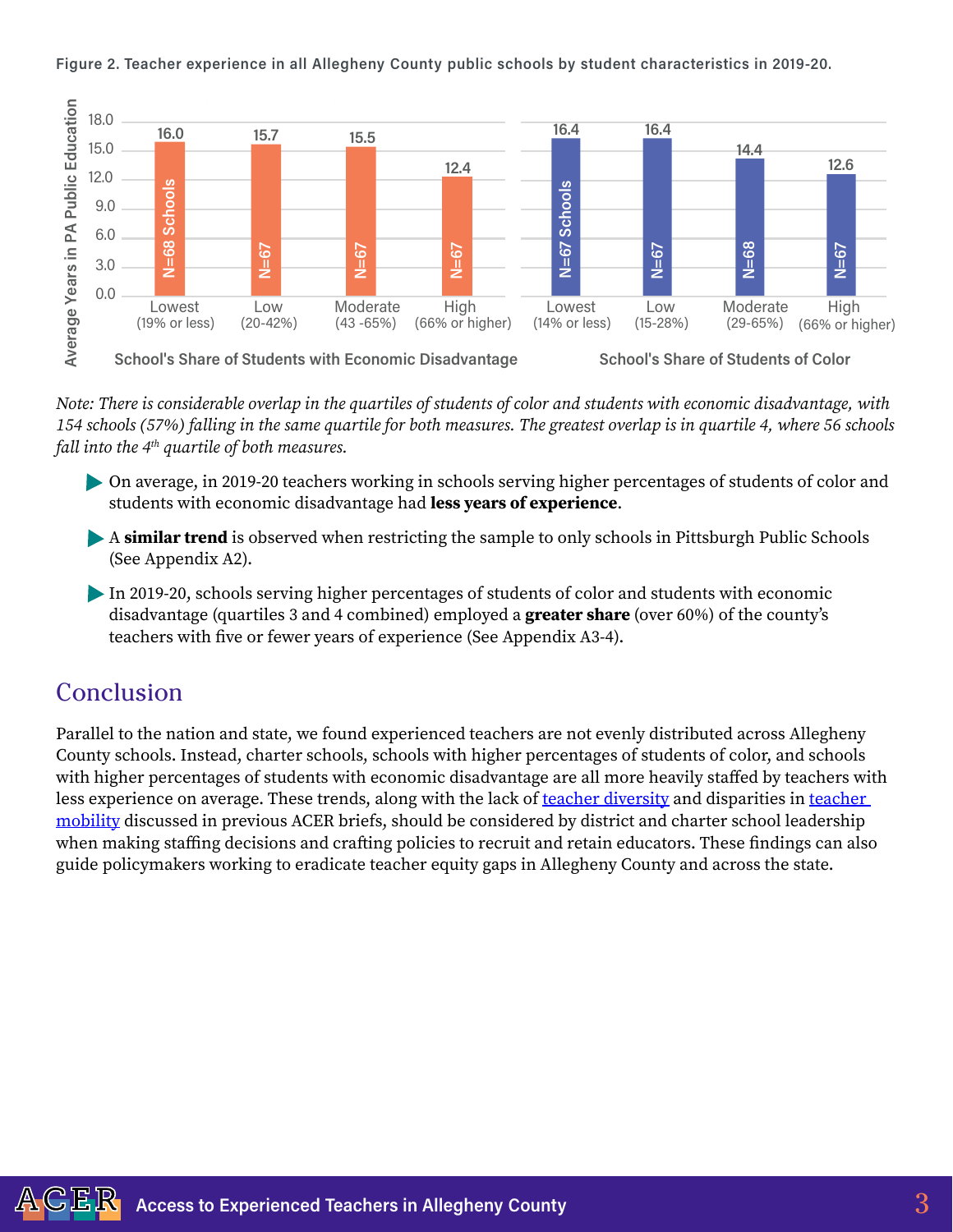## RFA is grateful to The Heinz Endowments for its generous support of the Allegheny County Education Research (ACER) project.

# THE HEINZ ENDOWMENTS

HOWARD HEINZ ENDOWMENT . VIRA I. HEINZ ENDOWMENT

The Heinz Endowments, one of the nation's leading private foundations, aims to create more just communities and model solutions to major regional, national, and global challenges. The Endowments focus on advancing a sustainable future for our community and planet, successful learning outcomes for young people and their families, and a culture of engaged creativity for all.

---------------------------------------------------

#### Acknowledgements

The authors also wish to thank our many colleagues who contributed to this project, including David Lapp, Anna Shaw-Amoah, Dae Kim, Samantha Slade, Becky Chariton, and Kate Callahan.

#### About ACER

RFA's Allegheny County Education Research (ACER) project is designed to inform education policy discussions in Pittsburgh and Allegheny County through rigorous, objective policy briefs and researchbased commentaries. The goal is to provide accessible and actionable research that helps local education policymakers, practitioners, families, and the community at large better understand what is and is not working for youth and to ultimately contribute to system-wide improvements.

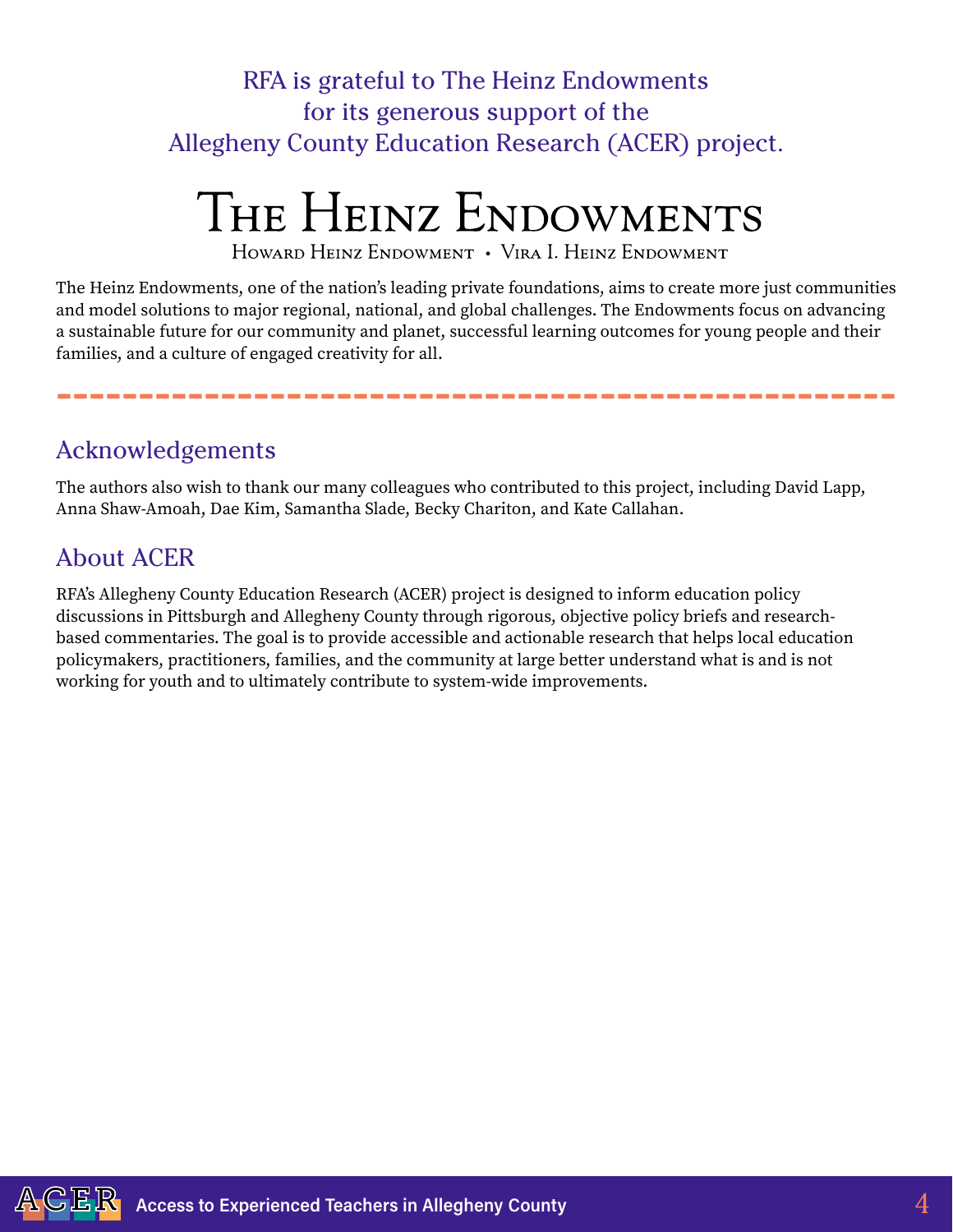## Appendix A. Data tables

A1. Allegheny County teacher experience in PA public education by sector in 2019-20.

| Sector            | Percent of sector's teachers by years of experience |           |       |                              |       |                         |         | Total # of |
|-------------------|-----------------------------------------------------|-----------|-------|------------------------------|-------|-------------------------|---------|------------|
|                   | $1-2$ years                                         | 3-5 years |       | 6-10 years 11-15 years 16-20 |       | 21-25 years 26 years or |         | teachers   |
|                   |                                                     |           |       |                              | vears |                         | more    |            |
| <b>Charter</b>    | 23.5%                                               | 31.9%     | 24.8% | 12.9%                        | 4.3%  | 1.6%                    | $1.0\%$ | 876        |
| $N = 23$ schools  |                                                     |           |       |                              |       |                         |         |            |
| <b>District</b>   | 4.1%                                                | 9.2%      | 13.8% | 20,9%                        | 22.4% | 18.4%                   | 11.2%   | 11,579     |
| $N = 246$ schools |                                                     |           |       |                              |       |                         |         |            |

A2. Teacher experience in Pittsburgh Public Schools by student characteristics in 2019-20.

| <b>Quartile</b>   | % Students of Color                   | <b>Average Years in PA Public Education</b> |  |  |  |  |
|-------------------|---------------------------------------|---------------------------------------------|--|--|--|--|
| $1(N=14$ Schools) | 57.1% or less                         | 14.4                                        |  |  |  |  |
| $2(N=13)$         | 57.2-67.3%                            | 15.4                                        |  |  |  |  |
| $3(N=15)$         | 67.4-87.2%                            | 13.6                                        |  |  |  |  |
| $4(N=13)$         | 87.3% or higher                       | 11.8                                        |  |  |  |  |
| <b>Quartile</b>   | % Students with Economic Disadvantage | <b>Average Years in PA Public Education</b> |  |  |  |  |
| $1(N=14$ Schools) | 57.8% or less                         | 14.5                                        |  |  |  |  |
| $2(N=14)$         | 57.9-68.6%                            | 14.6                                        |  |  |  |  |
| $3(N=13)$         | 68.7-85.4%                            | 14.1                                        |  |  |  |  |
| $4(N=14)$         | 85.5% or higher                       | 12.1                                        |  |  |  |  |

A3. Share of Allegheny County public school teachers by years of experience, in quartiles of schools with similar percentages of students of color in 2019-20.

| <b>School Quartiles:</b>             | Share of Allegheny County's Teachers by Years of Experience |           |            |               |                           |                    |                     |  |
|--------------------------------------|-------------------------------------------------------------|-----------|------------|---------------|---------------------------|--------------------|---------------------|--|
| <b>By % Students of Color</b>        | 1-2 years                                                   | 3-5 years | 6-10 years | $11-15$ years | $16 - 20$<br><b>vears</b> | $21 - 25$<br>years | 26 years<br>or more |  |
| Quartile 1 - 14.43% or less          | 16.0%                                                       | 17.8%     | 24.4%      | 28.6%         | 29.8%                     | 29.3%              | 32.1%               |  |
| (67 schools & 3,348 teachers)        |                                                             |           |            |               |                           |                    |                     |  |
| <b>Quartile 2 - 14.44-28.52%</b>     | 15.2%                                                       | 16.9%     | 26.3%      | 28.4%         | 27.8%                     | 30.5%              | 33.2%               |  |
| (67 schools & 3,345 teachers)        |                                                             |           |            |               |                           |                    |                     |  |
| <b>Quartile 3 - 28.53-65.12%</b>     | 30.6%                                                       | 26.8%     | 24.6%      | 25.4%         | 25.0%                     | 21.8%              | 21.5%               |  |
| (68 schools & 3,065 teachers)        |                                                             |           |            |               |                           |                    |                     |  |
| <b>Quartile 4</b> - 65.13% or higher | 38.2%                                                       | 38.5%     | 24.7%      | 17.6%         | 17.4%                     | 18.4%              | 13.2%               |  |
| (67 schools & 2,697 teachers)        |                                                             |           |            |               |                           |                    |                     |  |
| <b>Total Teachers</b>                | 680                                                         | 1,347     | 1,820      | 2,529         | 2,631                     | 2,141              | 1,307               |  |
| (12, 455)                            |                                                             |           |            |               |                           |                    |                     |  |

*Note: Quartile 3 includes seven charter schools and Quartile 4 includes 16 charter schools.*